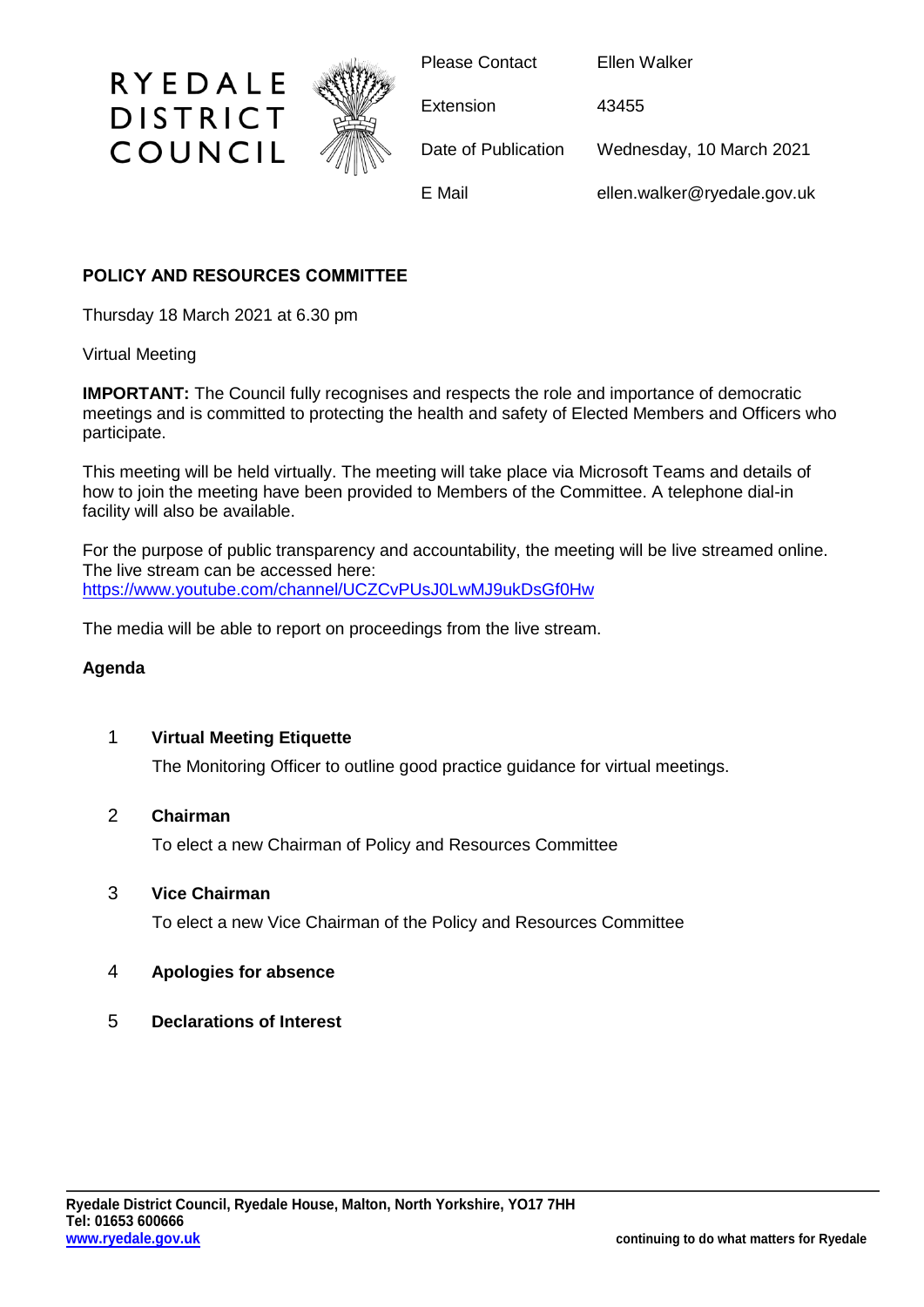Members to indicate whether they will be declaring any interests under the Code of Conduct.

Members making a declaration of interest at a meeting of a Committee or Council are required to disclose the existence and nature of that interest. This requirement is not discharged by merely declaring a personal interest without further explanation.

### 6 **Minutes of the meeting held on 4 February 2021** (Pages 5 - 14)

#### **TO RECEIVE WORKING PARTY MINUTES**

7 **Recommendations from Grants Working Party held on 8 March 2021** (Pages 15 - 22)

#### 8 **Urgent Business**

To receive notice of any urgent business which the Chairman considers should be dealt with at the meeting as a matter of urgency by virtue of Section 100B(4)(b) of the Local Government Act 1972.

### **PART 'A' ITEMS - MATTERS TO BE DEALT WITH UNDER DELEGATED POWERS OR MATTERS DETERMINED BY COMMITTEE**

9 **Malton and Norton Neighbourhood Plan Consultation** (Pages 23 - 40)

#### 10 **Local Government Reorganisation**

Agenda item submitted by Councillor Clark under Committee Procedure Rule 32

That the Policy and Resources Committee:

- (a) calls for a Members' briefing to take place at the earliest opportunity at which representatives of:
	- (i) the District Councils who submitted the east/west reorganisation proposal be invited to deliver a presentation about their proposal;
	- (ii) the North Yorkshire County Council be invited to deliver a presentation about their reorganisation proposal; and
	- (iii) the City of York Council be invited to deliver a presentation setting out their views on the proposals.
- (b) Note that following the briefing the intention is to call a further special meeting in accordance with procedure rule 27 in order to discuss the presentations and consider making a recommendation to be considered by a full Council meeting to determine its consultation response, with sufficient time to submit it before the government's deadline.

#### **PART 'B' ITEMS - MATTERS REFERRED TO COUNCIL**